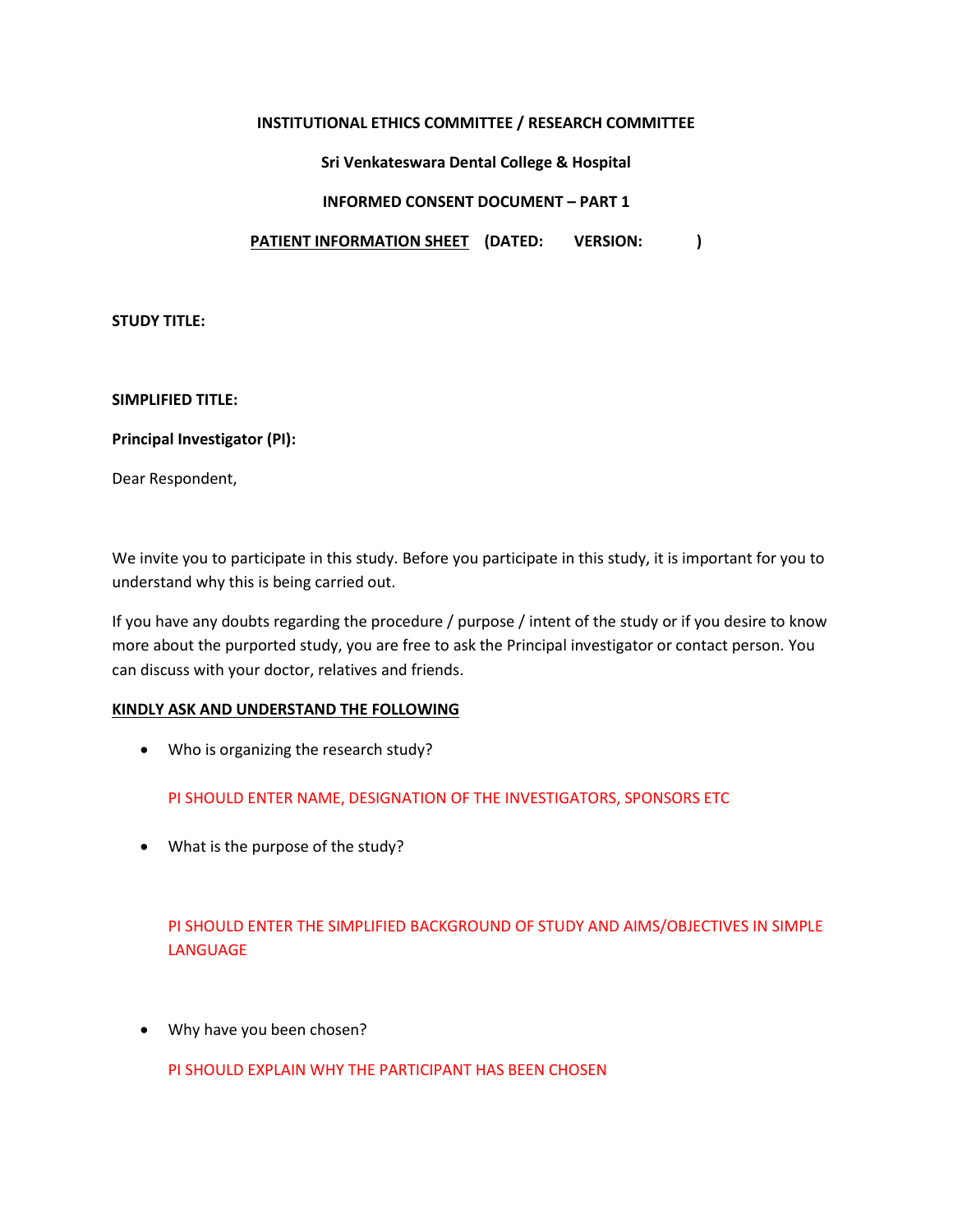- Do you necessarily have to take part in the said study (if you desire more information, you are free to ask the contact person mentioned below.)
	- o IT IS UP TO YOU ONLY TO DECIDE
	- o YOU CAN WITHDRAW AT ANY TIME
	- o THIS WILL NOT AFFECT ANY TREATMENT/PROCEDURE/BENEFIT YOU WOULD NORMALLY RECEIVE IN THE INSTITUTION
	- $\circ$  IF YOU DECIDE TO TAKE PART, YOU CAN SIGN THE INFORMED CONSENT FORM AND KEEP A COPY
- What will happen to you if you do indeed take part?

PI SHOULD INCLUDE THE FOLLOWING DETAILS

- o DURATION OF STUDY
- o HOW LONG PATIENT IS ENROLLED
- o HOW MANY VISITS ARE REQUIRED
- o TIME AND DURATION OF VISIT
- o NATURE OF PROCEDURES
- o COMPENSATION FOR VISIT GIVEN OR NOT (TRAVEL EXPENSES ETC)
- o TYPE OF STUDY BLINDING, PLACEBO DETAILS
- What is required of you?

PI SHOULD INFORM ABOUT ANY LIFESTYLE RESTRICTIONS (SMOKING, DRINKING, DRIVING VEHICLES, EXISTING MEDICATIONS, SPORTS AND PHYSICAL ACTIVITIES ETC)

What is the procedure or drug that is being tested?

INCLUDE SHORT DESCRIPTION OF DRUG/PROCEDURE INCLUDING ITS APPROVALS, STAGE OF DEVELOPMENT, DOSAGE, METHODS ETC

What are the other alternatives for diagnosed entities / treatment involved?

INCLUDE THE ALTERNATE PROCEDURES / TREATMENT AVAILABLE

What are the possible benefits of taking part in the study?

INCLUDE THE BENEFITS OF THE STUDY IN SIMPLE TERMS WITHOUT UNDUE INDUCEMENT. IF NO BENEFIT PLS INFORM PATIENT

What are the possible disadvantages / risks involved by participating in the study?

INCLUDE THE EXPECTED RISKS IN SIMPLE TERMS AND WHAT ARE THE PROCEDURES TO FOLLOW IN CASE OF AN EVENT WHETHER EXPECTED OR NOT. ANY FINDINGS OF PATIENT (HIV, HIGH BP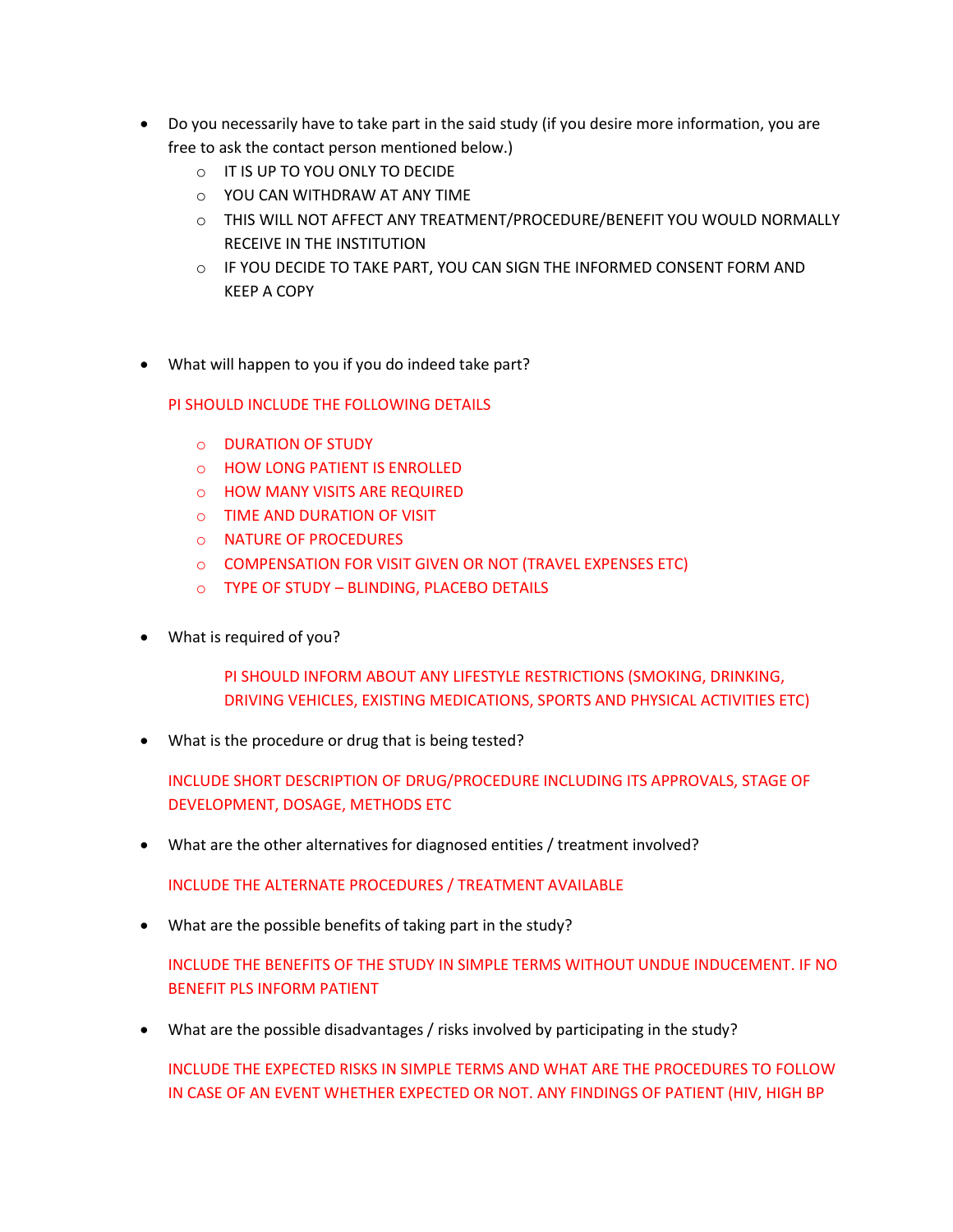INFECTION) THAT HE/SHE IS UNAWARE MAY ALSO BE COMMUNICATED TO PATIENT DURING THE STUDY

Will confidentiality/privacy be maintained at every phase of the study?

INCLUDE HOW YOU PLAN TO MAINTAIN PRIVACY AND CONFIDENTIALITY, INCLUDING BLINDING, DE-IDENTIFICATION, CODING ETC

What will happen to the results of the study?

INFORM WHAT YOU PLAN TO DO WITH THE RESULTS. EXPLAIN THE CHANGES IN TREATMENT IF ANY AFTER THE TRIAL IS CONCLUDED/DISCONTINUED WITH REASONS.

• Which competent body has reviewed the study?

INFORM IF ANY ORGANIZATION/COMMITTEE HAS REVIEWED THE STUDY AND APPROVED IT.

What if new information becomes available at a later date which has a bearing on the study?

INFORM THAT NEW INFORMATION WILL BE INTIMATED TO THE PATIENT. IF REQUIRED PATIENT/STUDY MIGHT BE DISCONTINUED.

## **CONTACT PERSON: CONTACT:**

Name of the Principal Investigator:-

Designation:-

Name of the Institute:-

Contact no:

Email id:

I wish to thank you for taking your time and for your cooperation in participating in the study titled

\_\_\_\_\_\_\_\_\_\_\_\_\_\_\_\_\_\_\_\_\_\_\_\_\_\_\_\_\_\_\_\_\_\_\_\_\_\_\_\_\_\_\_\_\_\_\_\_\_\_\_\_\_\_\_\_\_\_\_\_\_\_\_\_\_\_\_\_\_\_\_\_\_\_\_\_\_\_\_\_\_\_\_\_\_ \_\_\_\_\_\_\_\_\_\_\_\_\_\_\_\_\_\_\_\_\_\_\_\_\_\_\_\_\_\_\_\_\_\_\_\_\_\_\_\_\_\_\_\_\_\_\_\_\_\_\_\_\_\_\_\_\_\_\_\_\_\_\_\_\_\_\_\_\_\_\_\_\_\_\_\_\_\_\_\_\_\_\_\_\_

Date: Signature of Principal Investigator. Place: Place:

Signature of witness: